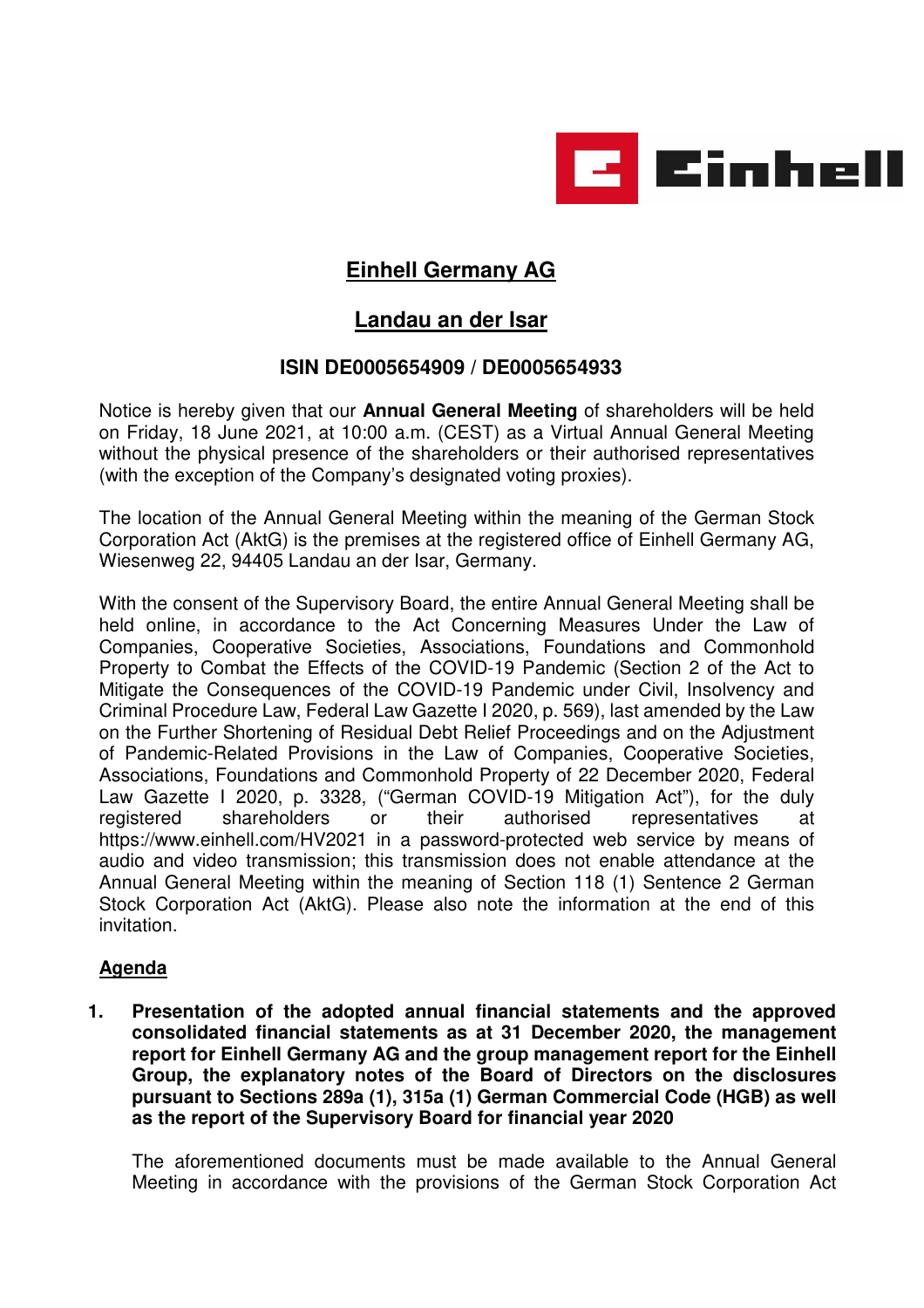(AktG). As the Supervisory Board has already approved the annual financial statements and the consolidated financial statements as prepared by the Board of Directors in accordance with statutory provisions and thus adopted the annual financial statements on 22 April 2021, the Annual General Meeting will not pass a resolution on agenda item 1.

#### **2. Resolution on the appropriation of unappropriated profit**

 The Board of Directors and the Supervisory Board propose that the unappropriated profit for financial year 2020 in the amount of Euro 46,183,402.40 recognised in the annual financial statements of Einhell Germany AG be appropriated as follows:

| Payment of a dividend of EUR 2.14<br>per ordinary share for 2,094,400 dividend-bearing                        |  |                   |
|---------------------------------------------------------------------------------------------------------------|--|-------------------|
| ordinary shares                                                                                               |  | EUR 4,482,016.00  |
| Payment of a dividend of EUR 2.20<br>per preference share for 1,680,000 dividend-bearing<br>preference shares |  | EUR 3,696,000.00  |
| Carry-forward to new account                                                                                  |  | EUR 38,005,386.40 |
| Unappropriated profit                                                                                         |  | EUR 46,183,402.40 |
| .                                                                                                             |  |                   |

The dividend is payable on 23 June 2021.

# **3. Resolution on the approval of the actions of the Board of Directors for financial year 2020**

The Board of Directors and the Supervisory Board propose to approve the actions of the members of the Board of Directors for financial year 2020.

#### **4. Resolution on the approval of the actions of the Supervisory Board for financial year 2020**

The Board of Directors and the Supervisory Board propose to approve the actions of the members of the Supervisory Board for financial year 2020.

#### **5. Appointment of auditors of the single-entity financial statements and the consolidated financial statements for financial year 2021**

The Supervisory Board proposes that Rödl & Partner GmbH Wirtschaftsprüfungsgesellschaft Steuerberatungsgesellschaft, Nuremberg, be elected as auditors of the single-entity financial statements and the consolidated financial statements for financial year 2021.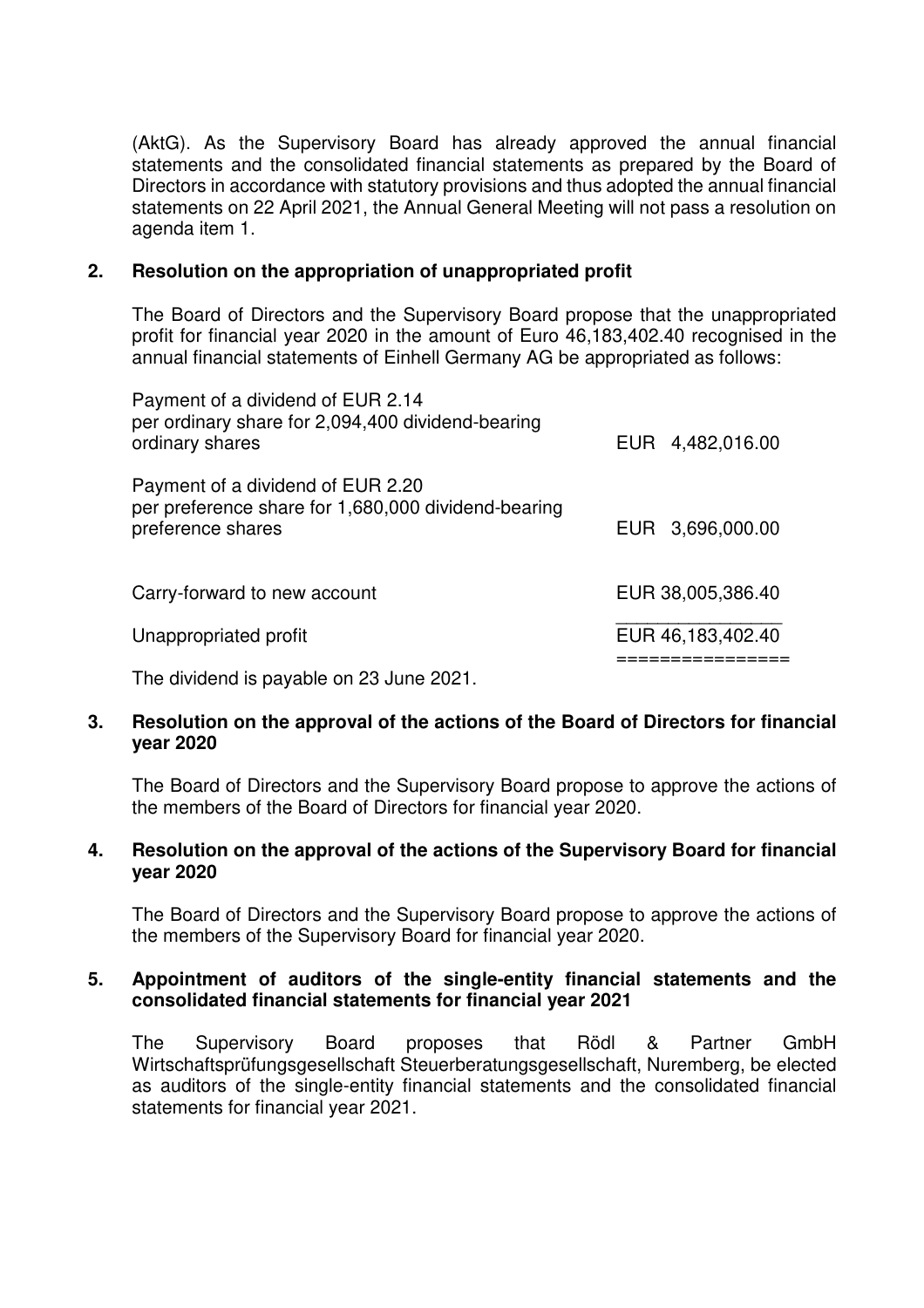# **6. Resolution on the approval of the remuneration system for members of the Board of Directors**

In accordance with Section 120 a (1) German Stock Corporation Act (AktG), the general meeting of companies listed on the stock exchange must pass a resolution on the approval of the system governing the remuneration of the members of the management board as proposed by the supervisory board every time the remuneration system is changed materially and at least every four years. The provision was added to the German Stock Corporation Act (AktG) in order to implement the Second Shareholders' Rights Directive ("ARUG II"). The first resolution must be adopted by the end of the first Annual General Meeting to be held after 31 December 2020.

The Supervisory Board proposes to approve the remuneration system for the Board of Directors of Einhell Germany AG as presented below and resolved by the Supervisory Board.

# Remuneration for the Board of Directors of Einhell Germany AG

The following chart provides an overview of the main components and the structure of the remuneration system for the members of the Board of Directors of Einhell Germany AG.

| <b>Remuneration</b><br>components                                                                    | <b>Remuneration components</b>                                                                           |                              |                                                                                                                                               | <b>Maximum</b><br>remuneration                                                                                                                                                  | <b>Further</b><br>structuring<br>options                                                                                                                                          |
|------------------------------------------------------------------------------------------------------|----------------------------------------------------------------------------------------------------------|------------------------------|-----------------------------------------------------------------------------------------------------------------------------------------------|---------------------------------------------------------------------------------------------------------------------------------------------------------------------------------|-----------------------------------------------------------------------------------------------------------------------------------------------------------------------------------|
| <b>Fixed annual</b>                                                                                  | <b>Basic compensation</b>                                                                                | Fringe benefits <sup>1</sup> |                                                                                                                                               |                                                                                                                                                                                 |                                                                                                                                                                                   |
| compensation                                                                                         |                                                                                                          | Pension<br>commitment        |                                                                                                                                               |                                                                                                                                                                                 |                                                                                                                                                                                   |
| Variable<br>remuneration<br>(bonus)                                                                  | Participation in EBT Einhell Group<br>Participation in EBT strategic units                               |                              | Constantly<br>increasing<br>severance<br>payment up until<br>completing 12<br>years on the<br><b>Board or Einhell</b><br>preference<br>shares | Fixed<br>compensation<br>$+$ fringe<br>benefits $+$ up<br>to 200%<br>$(max.)$ of<br>average<br>variable<br>remuneration<br>in the last<br>three<br>completed<br>financial years | Contractual<br>agreement to<br>adiust<br>remuneration<br>durina<br>contract term<br>in accordance<br>with Section<br>87(2)<br>German<br><b>Stock</b><br>Corporation<br>Act (AktG) |
| Variable<br>remuneration<br>designed to<br>promote<br>corporate<br>strategy (long-<br>term approach) | Individual targets in line with the responsibilities/function of<br>the member of the Board of Directors |                              |                                                                                                                                               |                                                                                                                                                                                 |                                                                                                                                                                                   |

<sup>1</sup> Fringe benefits shall be paid up to an amount determined by the Supervisory Board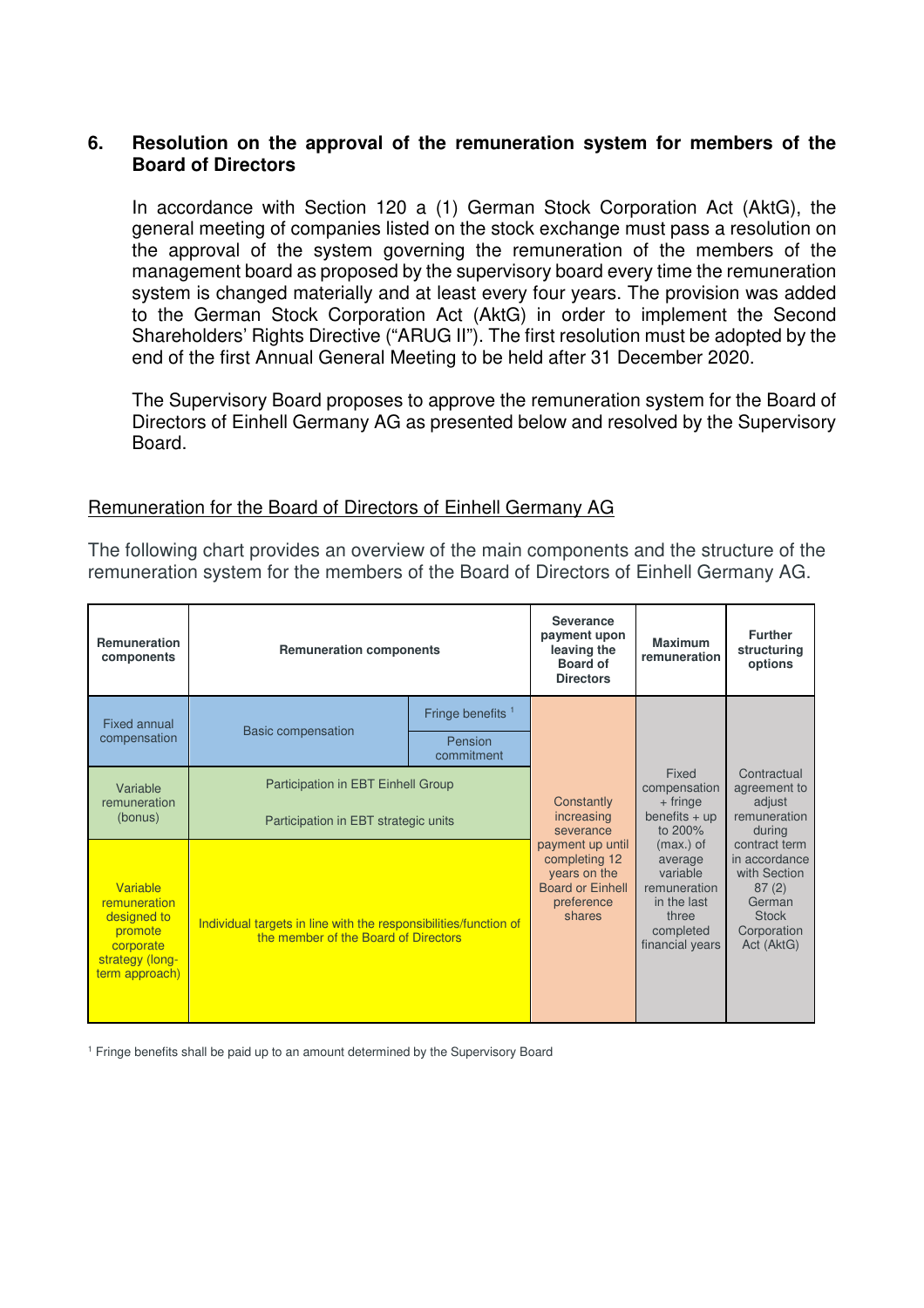# 1. Remuneration components

# 1.1 Fixed annual compensation

Each member of the Board of Directors receives a fixed basic compensation. This is paid out in twelve monthly instalments. The relative proportion of the fixed basic compensation to the total compensation target for the members of the Board of Directors is between 10% and 60%.

# 1.1.1 basic compensation

The basic compensation represents the portion of the Board of Directors remuneration that is contractually agreed irrespective of performance parameters.

# 1.1.2 Fringe benefits

Fringe benefits and their maximum amount are either anchored by the Supervisory Board in the employment contracts of the members of the Board of Directors, or the maximum amount is defined separately for the respective upcoming financial year for each member of the Board of Directors. This amount covers the benefits for members of the Board of Directors, such as benefits in kind and fringe benefits provided by the Company (e.g. the provision of a company car and insurance premium allowances).

# 1.1.3 Pension commitment

The members of the Board of Directors are granted a pension commitment for pension benefits in the form of a direct commitment from Einhell Germany AG. The pension commitment increases in direct correlation with the time the member of the Board of Directors has spent in office. The amount of the pension commitment is largely based on the comparable benefits of the public pension scheme (up to the income threshold).

# 1.2 variable remuneration (bonus)

The variable remuneration (bonus) represents the profit participation calculated on the basis of short-term performance indicators. It always refers to the financial year of the Company. The variable remuneration is paid in cash after the annual financial statements have been adopted by the Supervisory Board.

#### 1.2.1 Participation in EBT Einhell Group Participation in EBT strategic units

The system of short-term variable remuneration (bonus) is based on a direct participation of the respective member of the Board of Directors in the EBT (Earnings before Taxes) of the Einhell Group. The responsibilities of the individual members of the Board of Directors are focused on the development of the Einhell Group and the implementation of the Group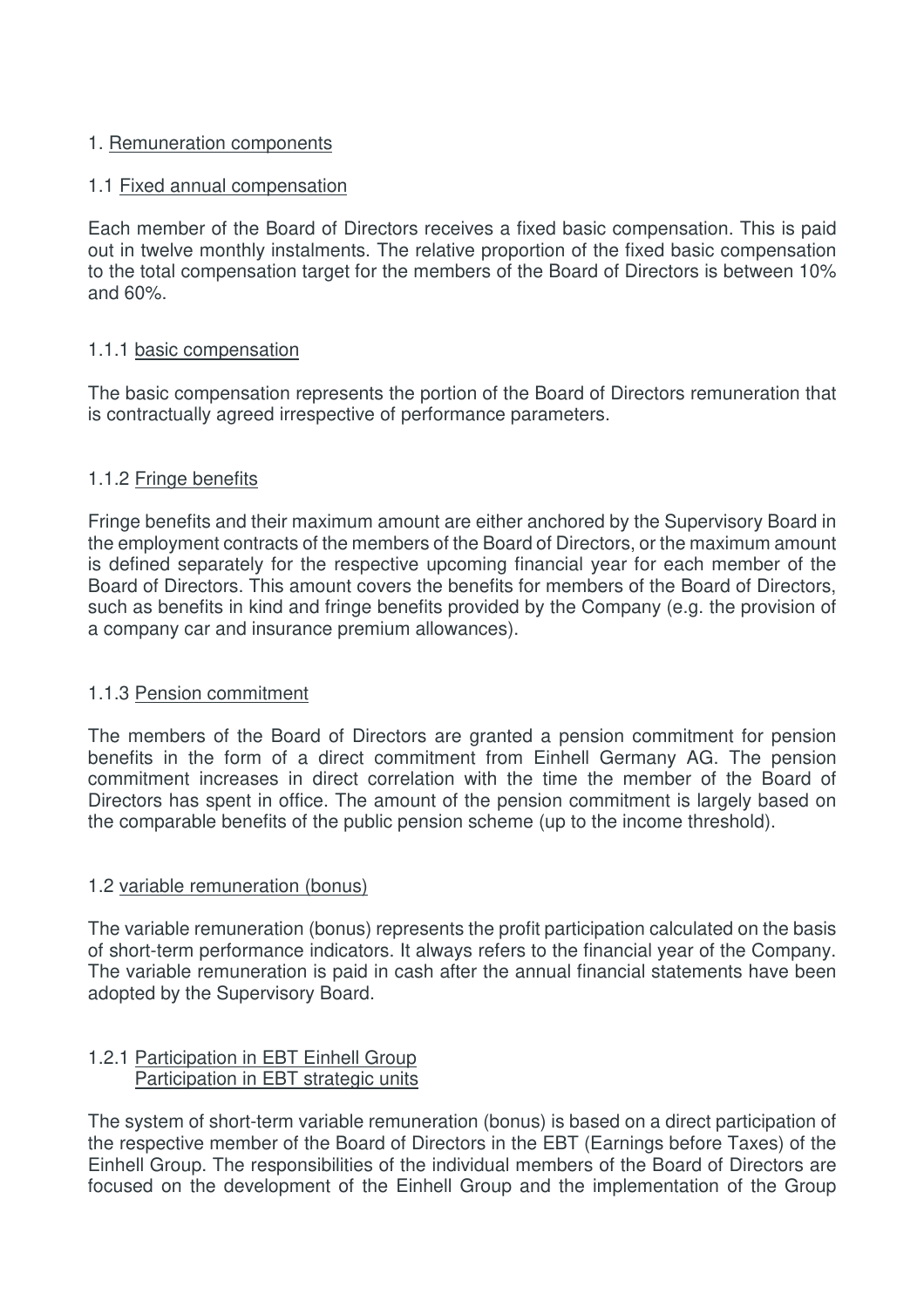strategy. This establishes the direct link between the Group EBT and the short-term variable remuneration. For historical reasons related to the development of the Group, its central IT organisation is not located with Einhell Germany AG, but with the wholly owned subsidiary iSC GmbH. As a consequence, the member of the Board of Directors responsible for IT and Digitization also participates in the EBT of iSC GmbH.

After the end of the financial year, the target achievement with respect to the individual EBT values is determined. The bonus payment depends on the EBT calculated in accordance with IAS/IFRS, thereby taking into account provisions set aside for bonus payments.

Moreover, the accounting policies of the Einhell Group must be applied. These are set out in writing in the Einhell accounting manual (as amended from time to time) and agreed with the Group auditor (in particular: inventory valuation, receivables valuation and provisions). The resulting bonus amount is paid in cash.

The relative proportion of the bonus to the total compensation target for the members of the Board of Directors is between 30% and 60%.

# 1.3 Variable remuneration designed to promote corporate strategy (long term approach)

The variable remuneration promotes corporate strategy as it is based on individual targets that contribute to achieving the long-term objectives of the Company. These targets are determined taking into account the strategic objectives of the relevant area of responsibility of the respective member of the Board of Directors. The variable remuneration is paid in cash after the annual financial statements have been adopted and the Supervisory Board has determined individual target achievement.

# 1.3.1 Individual targets in line with the responsibilities/function of the member of the Board of Directors

The focus of all functions of the Board of Directors on the implementation of the Strategy 2025 is vital for the further development of Einhell Germany AG and the Einhell Group. For this reason, individual targets have been agreed with each member of the Board of Directors that refer to this objective.

The relative proportion of the variable remuneration (that promotes achievement of the corporate objectives) to the total remuneration target for the members of the Board of Directors ranges from 5% to 32%.

**Chief Technical Officer:** a) Successful IP registrations

b) Product quality development

- c) Development of sourcing companies in Asia
- d) Development of ECOm companies

With these objectives, the achievements of the Chief Technical Officer are directly measured against the implementation of Strategy 2025 in the areas of product development, product quality, sourcing processes as well as the integration of sustainable technological trends.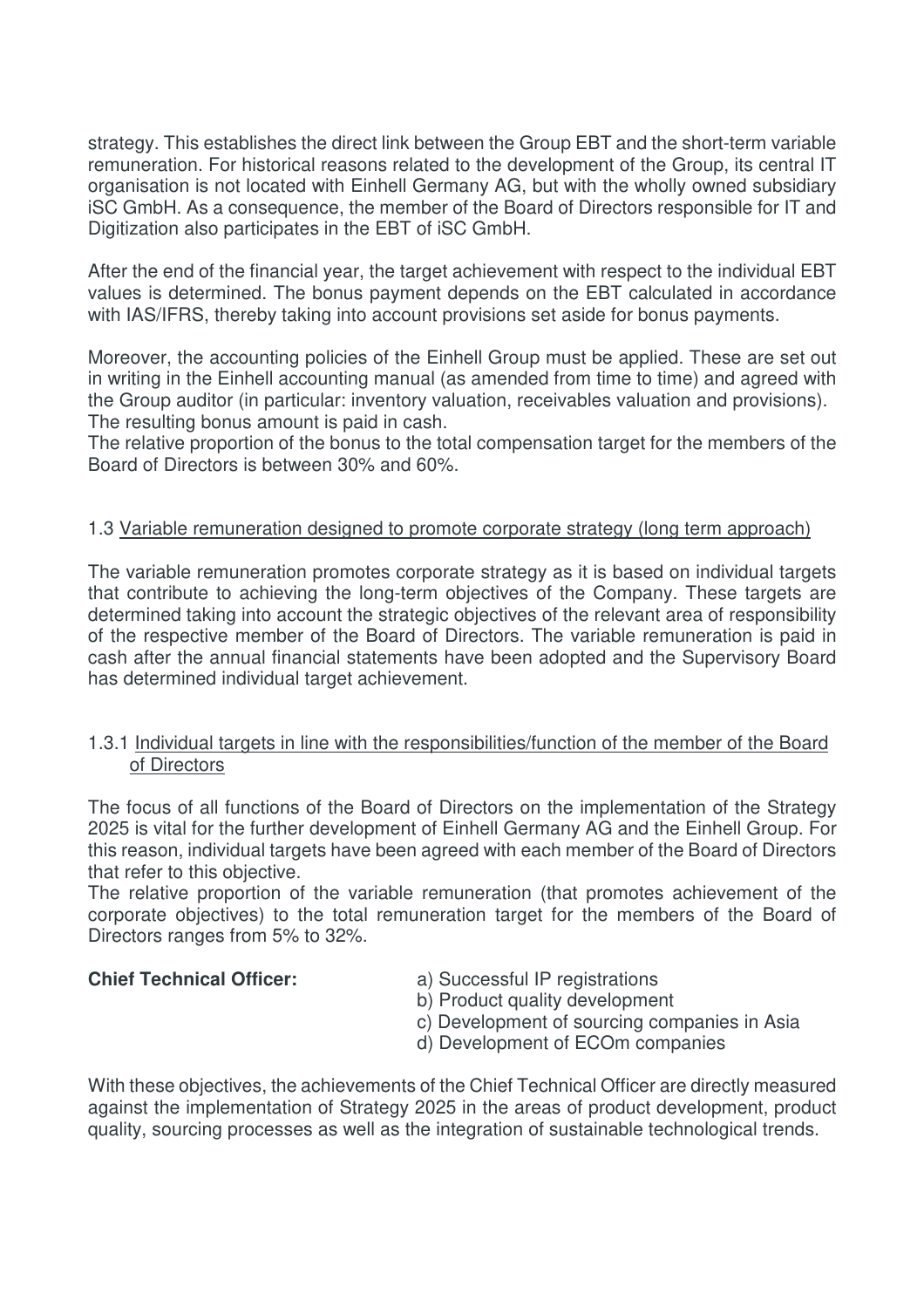- **Chief Financial Officer:** a) Return on Capital Employed of the last three completed financial years
	- b) Successful integration of M&A projects

In order to ensure a sustainable financial structure that remains stable in the long term, the calculation of the variable remuneration component is based on the respective average of the Return on Capital Employed of the last three completed financial years.

In addition to the planned organic growth, the Strategy 2025 also promotes unlocking growth potential through M&A projects. Crucial in this context is the legal and financial design of the M&A process, but also the sustainable integration of the M&A targets. The involvement of the Chief Financial Officer in the implementation of these projects is therefore sensible in order to achieve long-term success.

- **Chief IT and Digitization Officer:** a) Main initiatives in the strategic field of digital organisation
	- b) Main initiatives in the strategic field of service management
	- c) Main initiatives in the digitalisation of supply chain management

In many areas of the Company, the digitalisation process and the corresponding futureoriented further development of our IT infrastructure and application landscape are key prerequisites to meeting the objectives of Strategy 2025 in a sustainable manner. On the one hand, this refers to leveraging improvement potential in process automation, and on the other hand to protecting the system against undesired access (cyber security).

# **Chairman of the Board of Directors:**

The Chairman of the Board of Directors is rewarded for achieving future-oriented sustainable objectives with an additional committed profit participation in the Einhell Group's EBT. Mandatory for this additional profit participation is the purchase of Einhell preference shares. The long-term benefit of this agreement is furthered by the fact that these shares may not be divested during the Chairman's term of office. Moreover, this committed participation is also a component of the retirement package and conditional on the waiver of potential severance payments.

# 2. Severance payment upon leaving the Board of Directors

# 2.1 Constantly increasing severance payment up until completing 12 years on the Board or Einhell preference shares

If the employment contracts of members of the Board of Directors are not extended, the severance payments then due are governed by the respective clauses in the employment contracts. This is transparently anchored in the individual employment contracts of the members of the Board of Directors.

After 12 years of uninterrupted service on the Board of Directors of Einhell Germany AG, the members of the Board of Directors receive a one-off severance payment in a fixed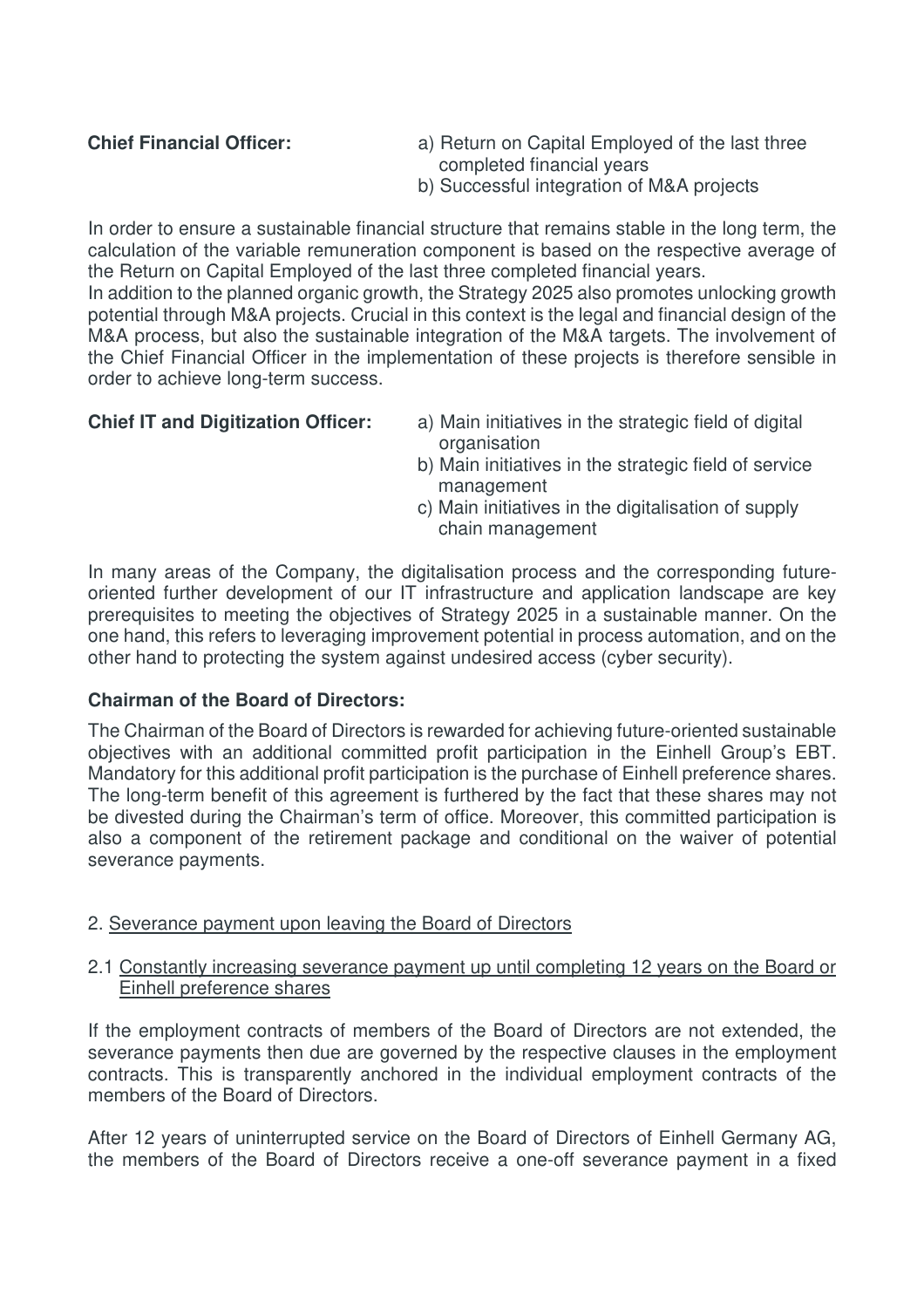amount based on the average remuneration of the last three completed financial years when they leave this function.

For members of the Board of Directors with less than 12 years of service on the Board of Directors, the severance payment is also determined on the basis of the last three years (if available), with the entitlement being calculated on a pro rata temporis basis (1/12 per year). The Chairman of the Board of Directors' claims to severance payment have been replaced by the additional committed profit participation in the EBT of the Einhell Group, as already described above.

# 3. Maximum remuneration

# 3.1 Fixed compensation + fringe benefits + up to 200% (max.) of average variable remuneration in the last three completed financial years

Maximum remuneration refers to all the components of the Board of Directors' remuneration.

The maximum remuneration is determined annually by the Supervisory Board for each member of the Board of Directors in accordance with Section 87 a (1) Sentence 2 No. 1 German Stock Corporation Act (AktG). The maximum remuneration for the respective member of the Board of Directors corresponds to the sum total of the maximum amount of all remuneration components for the relevant financial year and is calculated by adding basic compensation, maximum fringe benefits and twice the target bonus amount.

# 4. Further structuring options

# 4.1 Contractual agreement to adjust remuneration during contract term in accordance with Section 87 (2) German Stock Corporation Act (AktG)

Further structuring options in accordance with Section 87 (2) German Stock Corporation Act (AktG)

The employment contracts stipulate that the Supervisory Board may adjust all components of remuneration if the prerequisite set out in Section 87 (2) German Stock Corporation Act (AktG) is fulfilled. In this case, the affected member of the Board of Directors shall have a special right of termination.

# **7. Resolution on the approval of the remuneration and the remuneration system for members of the Supervisory Board**

In accordance with the new version of Section 113 (3) German Stock Corporation Act (AktG), the annual general meeting must vote on the remuneration of supervisory board members at least every four years. The vote may also be held to confirm the existing remuneration structure. The first resolution on the remuneration of the members of the supervisory board in accordance with Section 113 (3) German Stock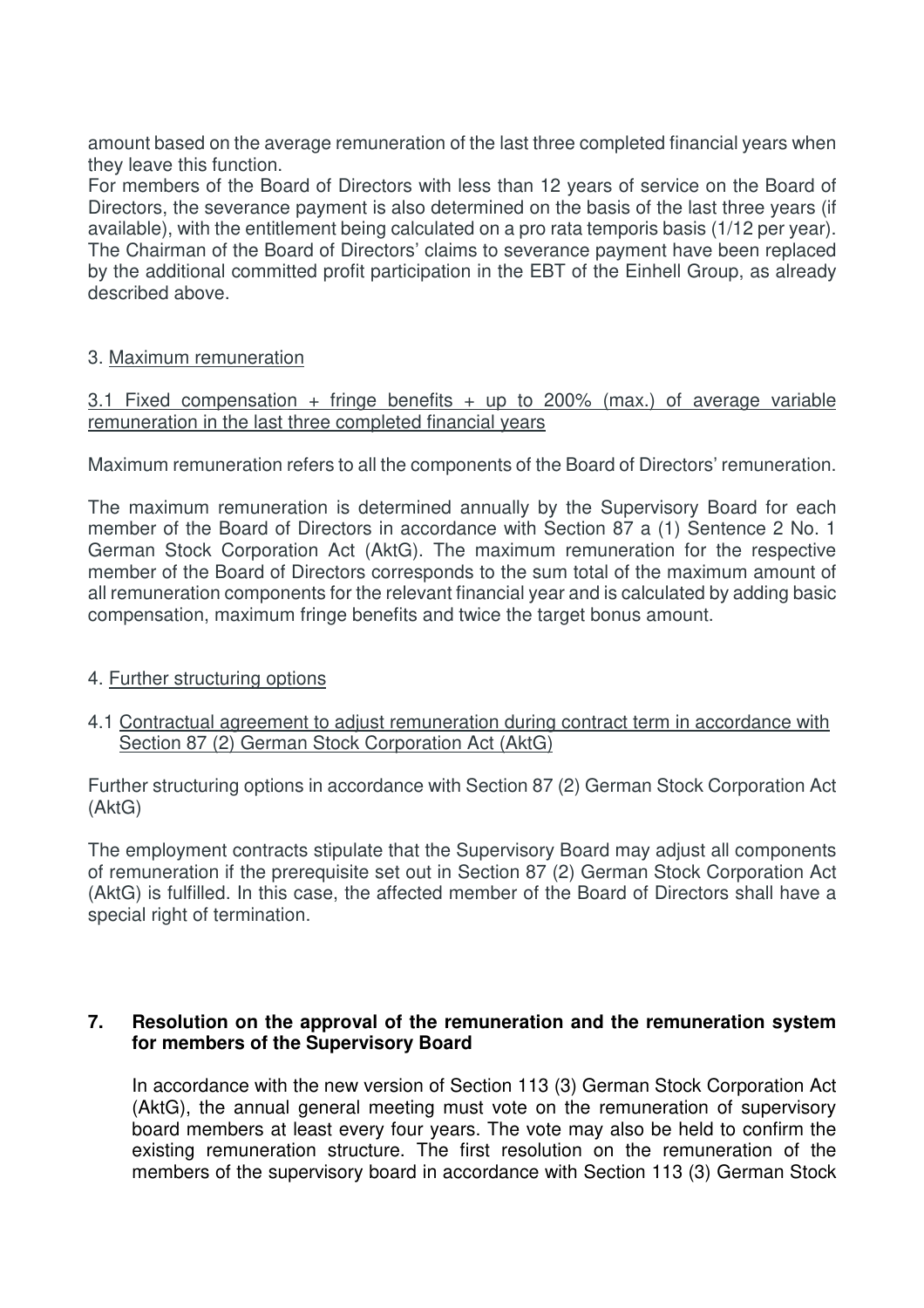Corporation Act (AktG) must be adopted by the end of the first annual general meeting to be held after 31 December 2020. The current remuneration of the Supervisory Board is conclusively determined by Article 6 (3) of the Articles of Association of Einhell Germany AG, and there are no ancillary or additional agreements.

The Board of Directors and the Supervisory Board are of the opinion that the amount of remuneration and the specific structure of the remuneration system for the Supervisory Board are appropriate in view of the responsibilities of the members of the Supervisory Board and the situation of the Company.

The Board of Directors and Supervisory Board therefore propose the following resolution:

The remuneration of the members of the Supervisory Board governed by Article 6 (3) of the Articles of Association of Einhell Germany AG, including the system on which this remuneration is based, is confirmed.

1. Legal basis of the remuneration of the members of the Supervisory Board

The remuneration of the members of the Supervisory Board is based on Article 6 (3) of the Articles of Association of the Company. This was last amended by resolution of the Annual General Meeting on 20 June 2008.

Article 6 (3) of the Articles of Association is currently worded as follows:

"(3) The members of the Supervisory Board receive a fixed remuneration for the first time for financial year 2008, which amounts to EUR 10,000.00 for each member of the Supervisory Board. The Chairperson of the Supervisory Board receives four times this amount and the Vice Chairperson receives twice this amount.

In addition, in financial years in which the amount per share calculated by dividing the total amount of the dividend distribution by the total number of ordinary and preference shares issued exceeds EUR 0.36, each member of the Supervisory Board receives additional remuneration of EUR 525 for each EUR 0.09 distributed in excess of EUR 0.36 per share. The Chairperson of the Supervisory Board receives three times this amount and the Vice Chairperson receives twice this amount.

In addition, each member of the Supervisory Board receives an attendance fee of EUR 525. Reimbursement of cash expenses is included in the attendance fee.

The respective value-added tax due for their activities on the Supervisory Board is reimbursed to the members of the Supervisory Board.

The remuneration for the Supervisory Board is due for payment immediately after the respective Annual General Meeting for the resolutions on the respective financial year has been held. If members of the Supervisory Board leave the Supervisory Board in the course of a financial year, they receive this remuneration on a pro rata temporis basis."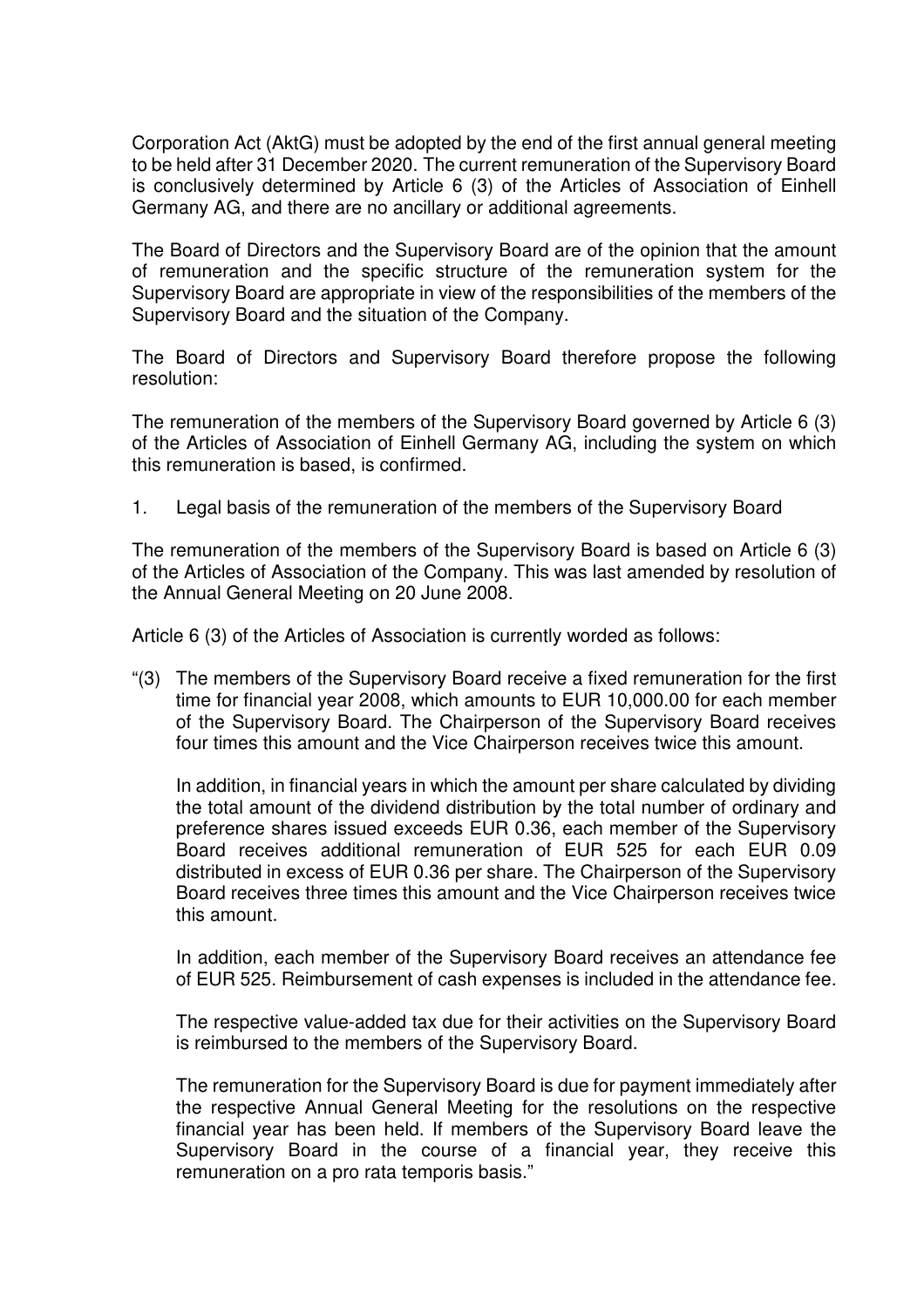2. Presentation of the remuneration system for members of the Supervisory Board

The remuneration system for the members of the Supervisory Board of the Company underlying the provision of Article 6 (3) of the Articles of Association is presented below in accordance with Sections 113 (3), 87a (1) Sentence 2 German Stock Corporation Act (AktG).

The remuneration system for members of the Supervisory Board of Einhell Germany AG is designed in a clear and comprehensible manner. It takes into account the responsibility and scope of activities of the members of the Supervisory Board. By monitoring the management activities of the Board of Directors, the Supervisory Board contributes to the advancement of the business strategy and the long-term development of the Company.

The members of the Supervisory Board receive a fixed remuneration, which amounts to EUR 10,000.00 for each member of the Supervisory Board. The Chairperson of the Supervisory Board receives four times this amount and the Vice Chairperson receives twice this amount.

In addition, in financial years in which the amount per share calculated by dividing the total amount of the dividend distribution by the total number of ordinary and preference shares issued exceeds EUR 0.36, the members of the Supervisory Board receive additional remuneration of EUR 525 for each EUR 0.09 distributed in excess of EUR 0.36 per share. The Chairperson of the Supervisory Board receives three times this amount and the Vice Chairperson receives twice this amount. The fact that the variable remuneration of the Supervisory Board is linked to the total dividend distribution contributes to the advancement of the Company's success.

In order to appropriately reflect the time spent attending meetings in the remuneration of the Supervisory Board, the members of the Supervisory Board also receive an attendance fee of EUR 525 for each meeting of the Supervisory Board they attend. Reimbursement of cash expenses is included in the attendance fee.

The remuneration amounts take into account the specific function and responsibility of the respective member of the Supervisory Board. In particular, the higher workload of the Chairperson and Vice Chairperson of the Supervisory Board is appropriately taken into account.

The Supervisory Board reviews regularly, but at least every four years, if the structure and amount of its remuneration is still appropriate.

# 3. Procedure

Whenever the Board of Directors and the Supervisory Board believe that the remuneration of the Supervisory Board requires changes, they must submit a proposal to the Annual General Meeting for a modified remuneration system or a modified remuneration amount and the corresponding amendment to Article 6 (3) of the Articles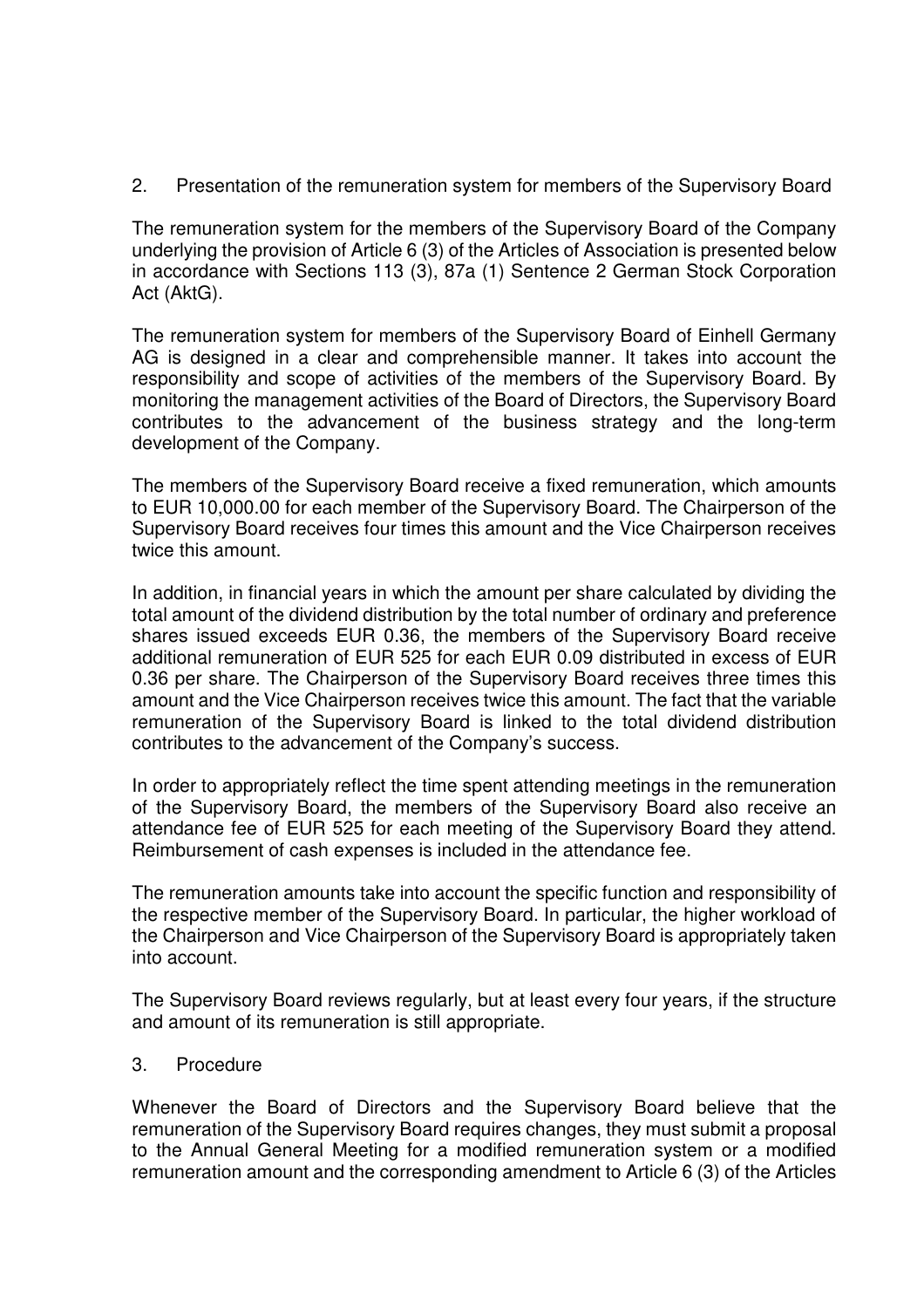of Association. In accordance with Section 113 (3) German Stock Corporation Act (AktG), the Annual General Meeting of Einhell Germany AG must pass a resolution on the remuneration of the Supervisory Board at least every four years (irrespective of any changes), whereby a resolution that confirms the status quo is also permitted. For the purpose of this submission to the Annual General Meeting, the amount of remuneration and the remuneration system for the Supervisory Board is subject to regular and timely review by the Board of Directors and the Supervisory Board at their due discretion. Key factors in the review are in particular the time taken up by the members' Board duties, their responsibilities and the development of Supervisory Board remuneration at other, comparable companies, changes in the corporate environment, the overall economic situation and strategy of the Company, as well as changes and trends in national and international corporate governance standards. A vertical comparison with the remuneration of the employees of Einhell Germany AG is not expedient for reviewing and determining the remuneration of the Supervisory Board (Section 87a (1) Sentence 2 No. 9 German Stock Corporation Act (AktG)) as the Supervisory Board remuneration is of a special nature and granted for an activity that is fundamentally different from the activities the employees of Einhell Germany AG perform. Where appropriate, external remuneration experts and other advisors are also consulted. In this context, the Board of Directors and the Supervisory Board make sure that the external remuneration experts and consultants are independent and take precautions to avoid conflicts of interest. If the Annual General Meeting does not approve the system as submitted, the Supervisory Board shall submit a revised remuneration system to the Annual General Meeting for approval at the following Annual General Meeting at the latest.

It is in the nature of things that the members of the Supervisory Board are involved in the design of the remuneration system that applies to them. However, the inherent conflicts of interest are mitigated by the fact that the decision on the final structure of the remuneration system is assigned by law to the Annual General Meeting and that the proposal for resolution is submitted to the Annual General Meeting by the Supervisory Board and the Board of Directors together.

# **8. Resolution on an amendment to Article 7 (2) and Article 8 (2) of the Articles of Association**

The requirements for attending the Annual General Meeting and for exercising voting rights were changed by the Act Implementing the Second Shareholders' Rights Directive (ARUG II). According to the amended Section 123 (4) Sentence 1 German Stock Corporation Act (AktG), proof provided by the ultimate intermediary in accordance with the newly inserted Section 67c (3) German Stock Corporation Act (AktG) is sufficient for attending the Annual General Meeting or exercising voting rights for bearer shares of listed companies.

In order to avoid conflicts between the provisions on this proof for attending the Annual General Meeting of the Company or exercising voting rights in the Articles of Association and the law, a resolution to amend the corresponding provisions in the Articles of Association shall be passed.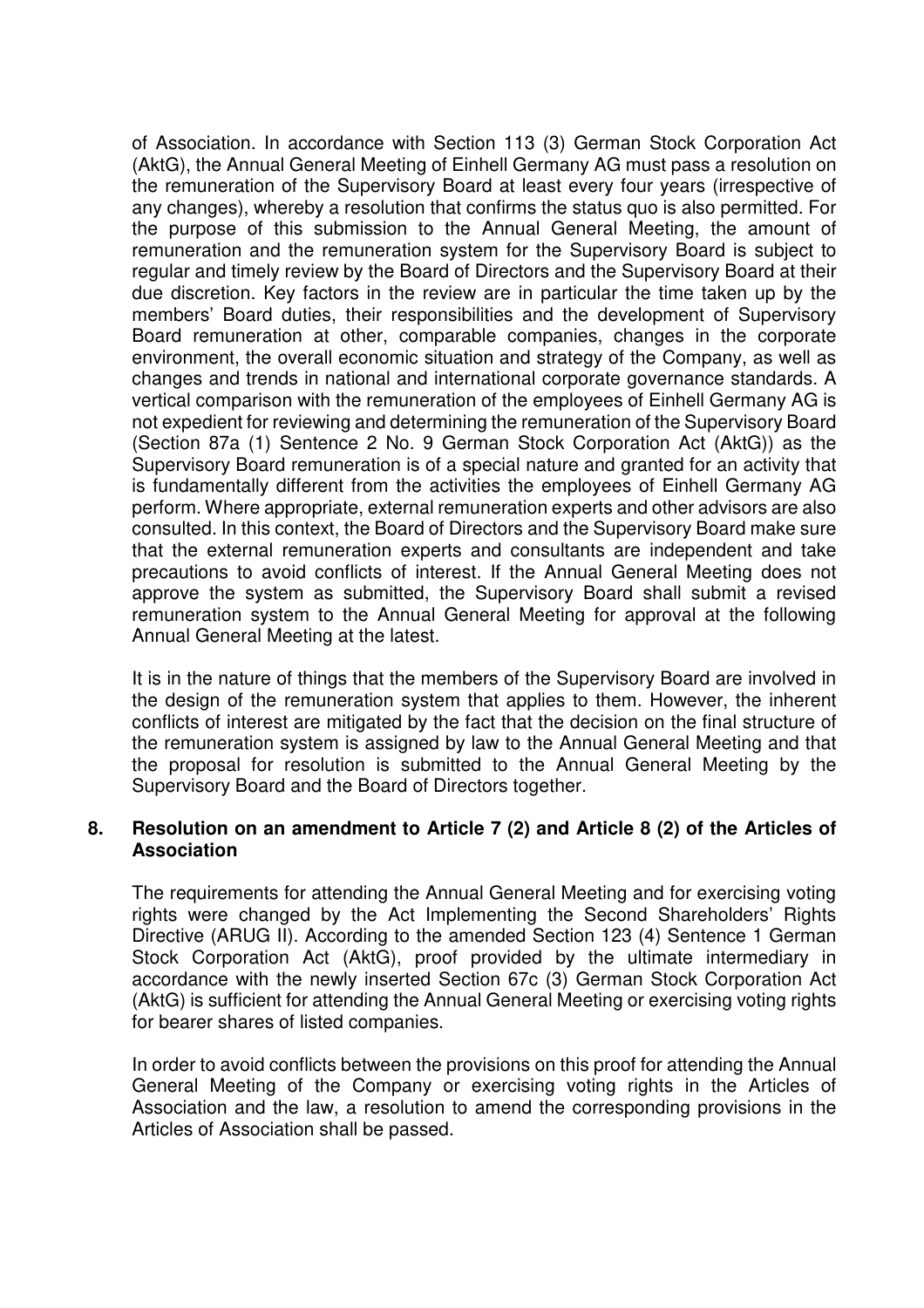An amendment to Article 7 (2) of the Articles of Association shall furthermore include a reference to the law with regard to the notice period for convening the AGM in order to avoid conflicts with the Articles of Association whenever the law might be changed.

The Board of Directors and Supervisory Board therefore propose the following resolution:

1. Article 7 (2) of the Articles of Association of the Company is amended and reworded as follows:

"(2) The notice period for convening the Annual General Meeting is subject to the statutory provisions."

- 2. Article 8 (2) of the Articles of Association of the Company is amended and reworded as follows:
	- "(2) Written proof of shareholding (text form) issued by the ultimate intermediary in accordance with Section 67c (3) German Stock Corporation Act (AktG) is sufficient proof of the entitlement to attend the Annual General Meeting or to exercise the voting rights. The proof of shareholding must refer to the beginning of the 21st day before the date of the Annual General Meeting and must be received by the Company at the address stated for this purpose in the invitation convening the Annual General Meeting at least six days before the Annual General Meeting takes place, not counting the day of receipt and the day of the Annual General Meeting. In relation to the Company, only those who have provided proof shall be deemed to be shareholders for the purposes of attending the Annual General Meeting or exercising voting rights."

# **Total number of shares and voting rights**

At the time of invitation, the share capital of Einhell Germany AG is divided into 2,094,400 ordinary shares and 1,680,000 preference shares. Each ordinary share carries one vote. At the time of invitation, there are therefore 2,094,400 voting rights. Einhell Germany AG does not hold any treasury shares at the time of invitation.

# **Prerequisite for attending the Virtual Annual General Meeting and for exercising voting rights**

Pursuant to Article 8 (1) and (2) of the Articles of Association, only those ordinary and preference shareholders are entitled to attend the Virtual Annual General Meeting and only those ordinary shareholders are entitled to exercise their voting rights who register with the Company at the following address, fax number or email address before expiry of the statutory deadline, i.e. by the end of 11 June 2021, midnight (CEST):

Einhell Germany AG c/o Better Orange IR & HV AG Haidelweg 48 81241 München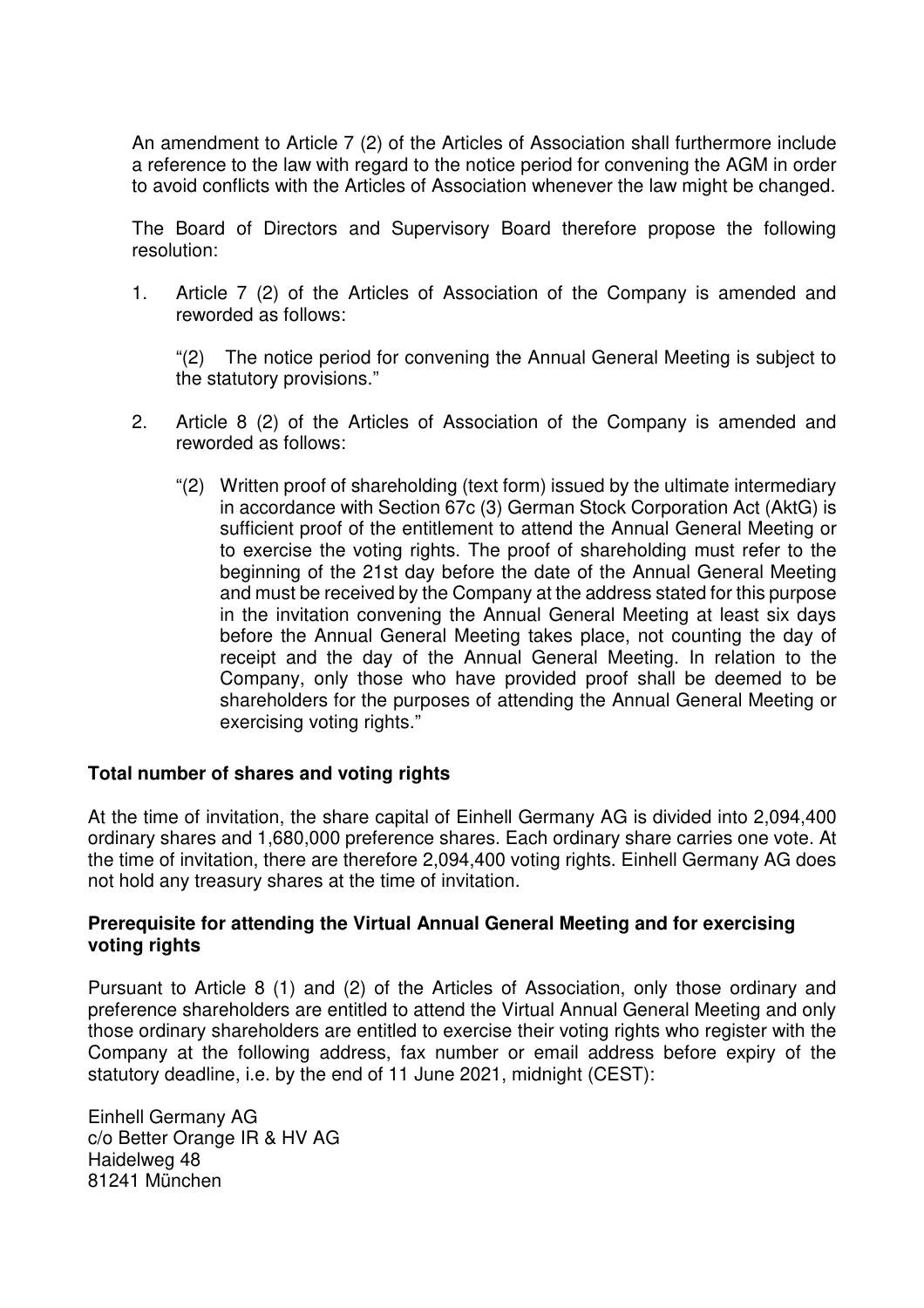# Germany Facsimile: +49 (0)89 889 690 633 Email: anmeldung@better-orange.de

The entitlement to attend the Annual General Meeting and to exercise the voting rights must be evidenced by written proof provided by the ultimate intermediary (text form); proof of the shareholding by the ultimate intermediary in accordance with the requirements of Section 67c (3) of the German Stock Corporation Act (AktG) is sufficient. The proof must refer to the legally determined point in time prior to the Annual General Meeting, i.e. to 28 May 2021, start of day (CEST) ("record date"), and must be received by the Company at the aforementioned address, fax number or email address prior to the expiry of the legally determined period prior to the Annual General Meeting, i.e. at the latest by the end of 11 June 2021, midnight (CEST).

After receipt of the registration and proper proof of shareholding by no later than the end of 11 June 2021, midnight (CEST), the shareholders will be sent the access data ("AGM ticket") to log on to the password-protected web service. Shareholders are requested to register and send proof of their shareholdings to the Company as early as possible.

# **Significance of the record date**

The record date is the relevant cut-off date with regard to attending the Annual General Meeting and exercising shareholders' rights, in particular voting rights. In accordance with Section 123 (4) Sentence 5 German Stock Corporation Act (AktG), only those shareholders who have presented proof of their shareholdings are eligible to attend the Annual General Meeting (ordinary shares and preference shares) and to exercise the voting rights (only ordinary shares). The entitlement to attend and the scope of the voting rights is based solely on the share ownership as at the record date. The record date and the registration do not entail a ban on the sale of shareholdings. Shareholders may therefore continue to freely dispose of their shares even after registration. A disposition after the record date has no effect on the right to attend and the entitlement to exercise voting rights. Persons who do not hold any shares as at the record date and only become shareholders thereafter shall not be entitled to attend or vote unless they have been authorised to do so or have been authorised to exercise the rights. The record date is not relevant for potential dividend entitlements.

# **Video and audio transmission of the entire AGM**

Registered shareholders as well as their authorised representatives may follow the entire meeting on 18 June 2021 from 10:00 a.m. (CEST) live on the Company's website at https://www.einhell.com/HV2021 in the password-protected web service with video and audio transmission.

After receipt of the proper registration and proper proof of shareholding, the shareholders will be sent the access data ("AGM ticket") to log on to the password-protected web service on the Company's website at https://www.einhell.com/HV2021.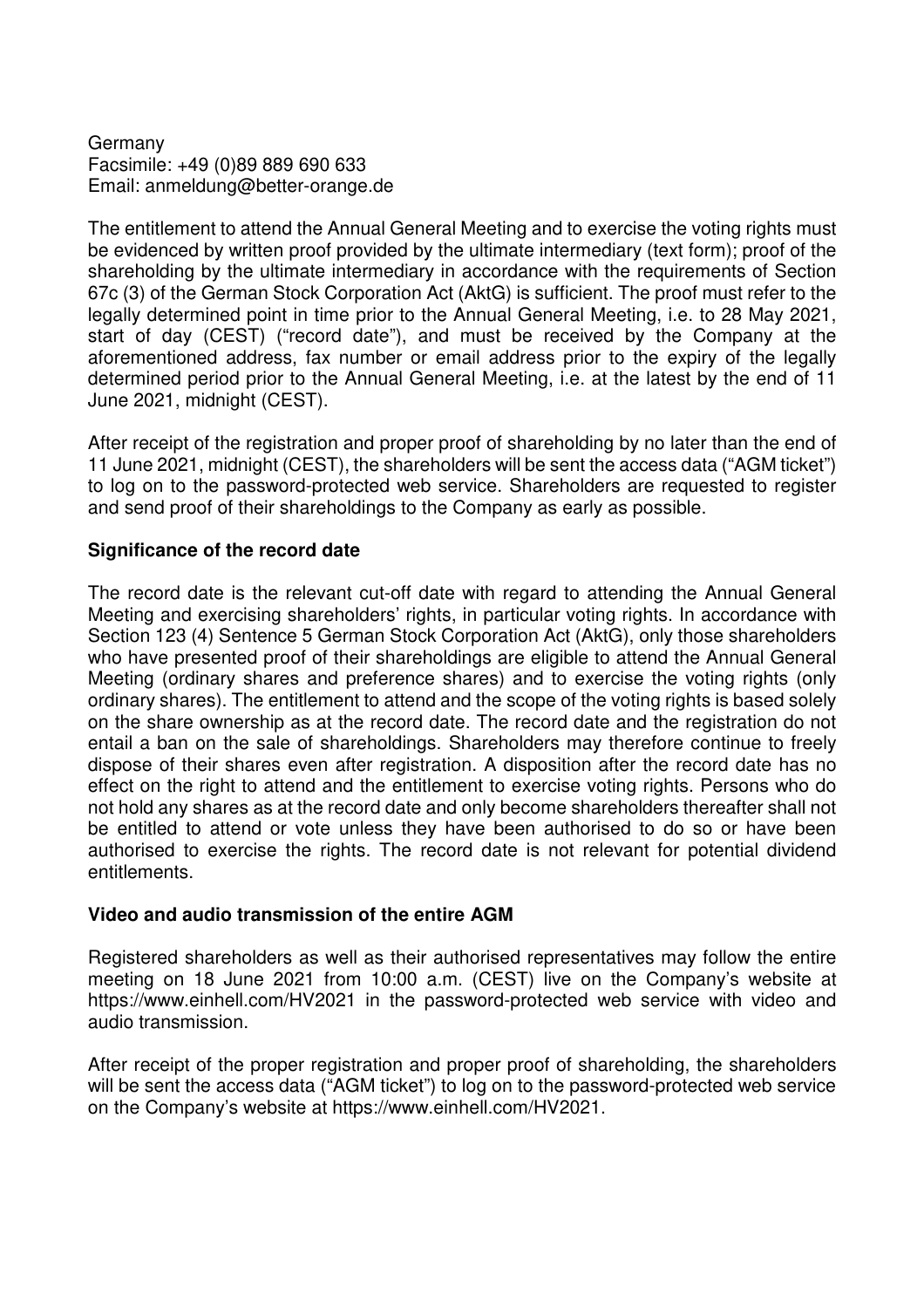The transmission of the Annual General Meeting does not enable attendance by means of electronic communication within the meaning of Section 118 (1) Sentence 2 German Stock Corporation Act (AktG).

# **Procedure for voting by proxy**

Ordinary shareholders may also have their voting rights exercised at the Virtual Annual General Meeting by an authorised representative, e.g. an intermediary, a shareholders' association, a voting advisor, the Company's designated voting proxies or any other third party. For such authorised representatives, timely registration and proof of entitlement to attend the Virtual Annual General Meeting and to exercise voting rights are also required in accordance with the above provisions in the section "Prerequisite for attending the Virtual Annual General Meeting and for exercising voting rights". If the shareholder grants more than one person power of attorney, the Company may reject one or more of them.

Authorised representatives may not physically attend the Virtual Annual General Meeting either. They may only exercise the voting rights of the ordinary shareholders they represent within the scope of their power of attorney by means of electronic postal vote or by (sub)authorising the Company's designated voting proxies.

In order for the authorised representatives to be able to use the password-protected web service, they must be given the corresponding login data.

If the power of attorney is granted to a person or institution not covered by Section 135 German Stock Corporation Act (AktG), the granting of the power of attorney, its revocation and the proof of authorisation must be presented to the Company in writing (text form as per Section 126b German Civil Code (BGB)).

If the power of attorney is granted to a person or institution covered by Section 135 German Stock Corporation Act (AktG), please note that the person or institution to be authorised may request a special type of power of attorney as they are required pursuant to Section 135 German Stock Corporation Act (AktG) to keep a verifiable record thereof. We therefore ask our shareholders to consult with the person or institution to be authorised with regard to the form of the power of attorney.

The proof of authorisation may be submitted, amended or revoked by post, fax or email to the Company by no later than 17 June 2021, midnight (CEST) to the following postal address, fax number or email address

Einhell Germany AG c/o Better Orange IR & HV AG Haidelweg 48 81241 München Germany Facsimile: +49 (0)89 889 690 655 Email: einhell@better-orange.de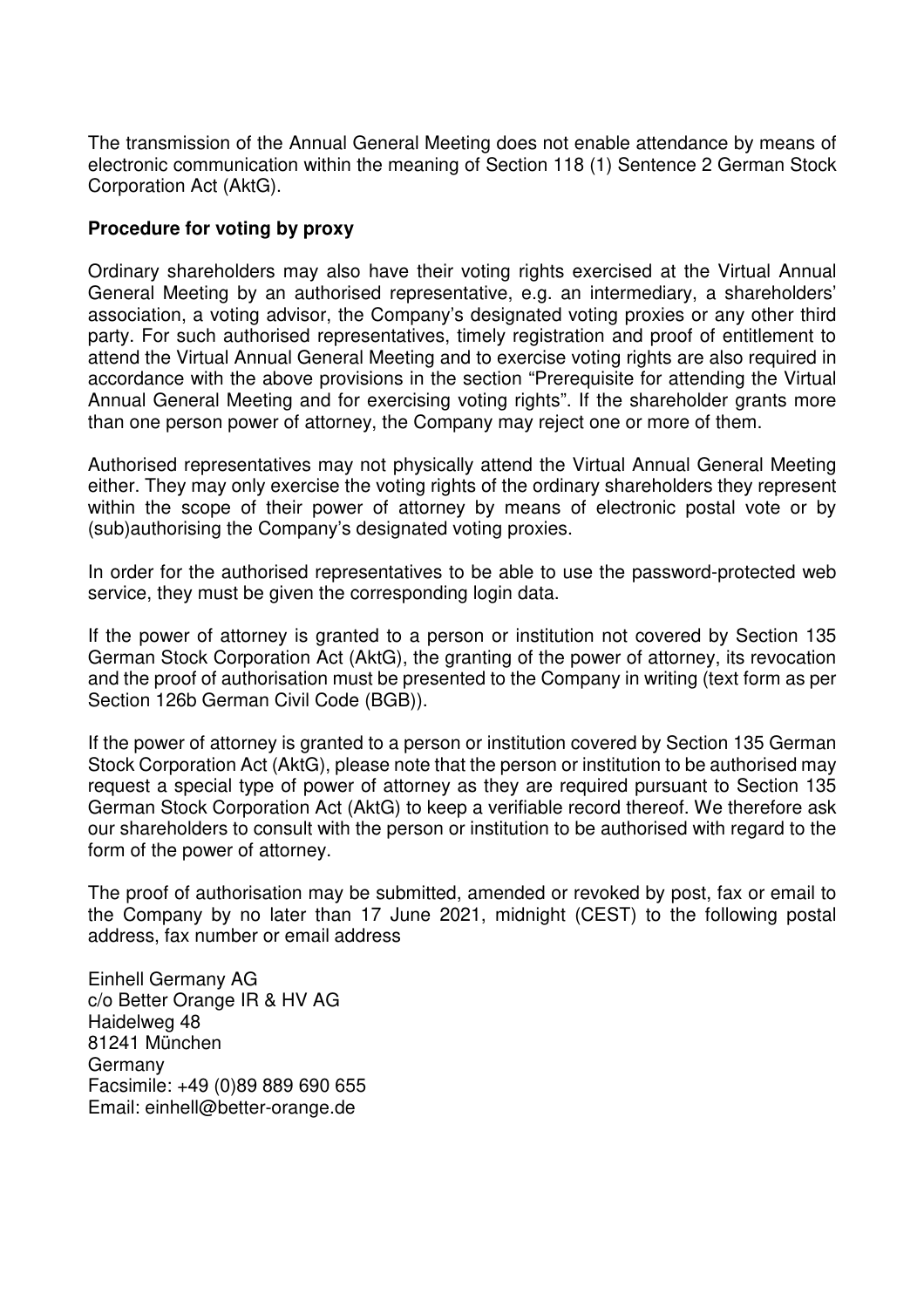or, from 28 May 2021, by using the password-protected web service at https://www.einhell.com/HV2021. The time the message is received by the Company is decisive for meeting the deadline.

On the day of the Virtual Annual General Meeting, powers of attorney may only be submitted, amended or revoked by using the password-protected web service at https://www.einhell.com/HV2021 up until the voting begins.

The aforementioned communication channels are also available up until the times stated above if the power of attorney is to be granted by way of declaration vis-à-vis the Company; in this case it is not necessary to provide additional proof of the power of attorney having been granted. Powers of attorney already granted may also be revoked or amended directly vis-à-vis the Company by means of the aforementioned communication channels up until the times stated above.

Shareholders who wish to authorise another person as their authorised representative may use the power of attorney form that will be sent to them after they have properly registered and provided proof of their shareholding. Such a form is also available for download on the Company website at https://www.einhell.com/HV2021.

# **Procedure for proxy-voting via the Company's designated voting proxies**

Ordinary shareholders may also choose to be represented by the Company's designated voting proxies who are obliged to cast votes in accordance with the instructions they are given. If a shareholder chooses to authorise the Company's designated voting proxies, timely registration and proof of shareholding in the prescribed form are still required in accordance with the provisions described above in the section "Prerequisite for attending the Virtual Annual General Meeting and for exercising voting rights".

Powers of attorney and instructions to the Company's designated voting proxies may be granted, issued, amended or revoked by post, fax or email to the address, fax number or email address stated above in the section "Procedure for proxy-voting" by no later than 17 June 2021, midnight (CEST) or, from 28 May 2021, by using the password-protected web service at https://www.einhell.com/HV2021 in accordance with the designated procedures up until the voting begins at the Virtual Annual General Meeting on 18 June 2021.

A corresponding form will be sent to the shareholders after they have properly registered and provided proof of their shareholding and is also available for download on the Company website at https://www.einhell.com/HV2021.

If power of attorney is granted to the Company's designated voting proxies, they must also receive instructions on how to exercise the voting rights. The voting proxies are obliged to vote in accordance with the instructions received; they may not exercise the voting rights at their own discretion and, even if they have been granted power of attorney, they are only authorised to exercise the voting rights if they have been explicitly instructed with regard to the proposals for resolutions by the Board of Directors and/or the Supervisory Board as published in the invitation to the Annual General Meeting and, if applicable, with regard to any proposals for resolutions by shareholders that are published as additions to the agenda in accordance with Section 122 (2) German Stock Corporation Act (AktG) and any counter-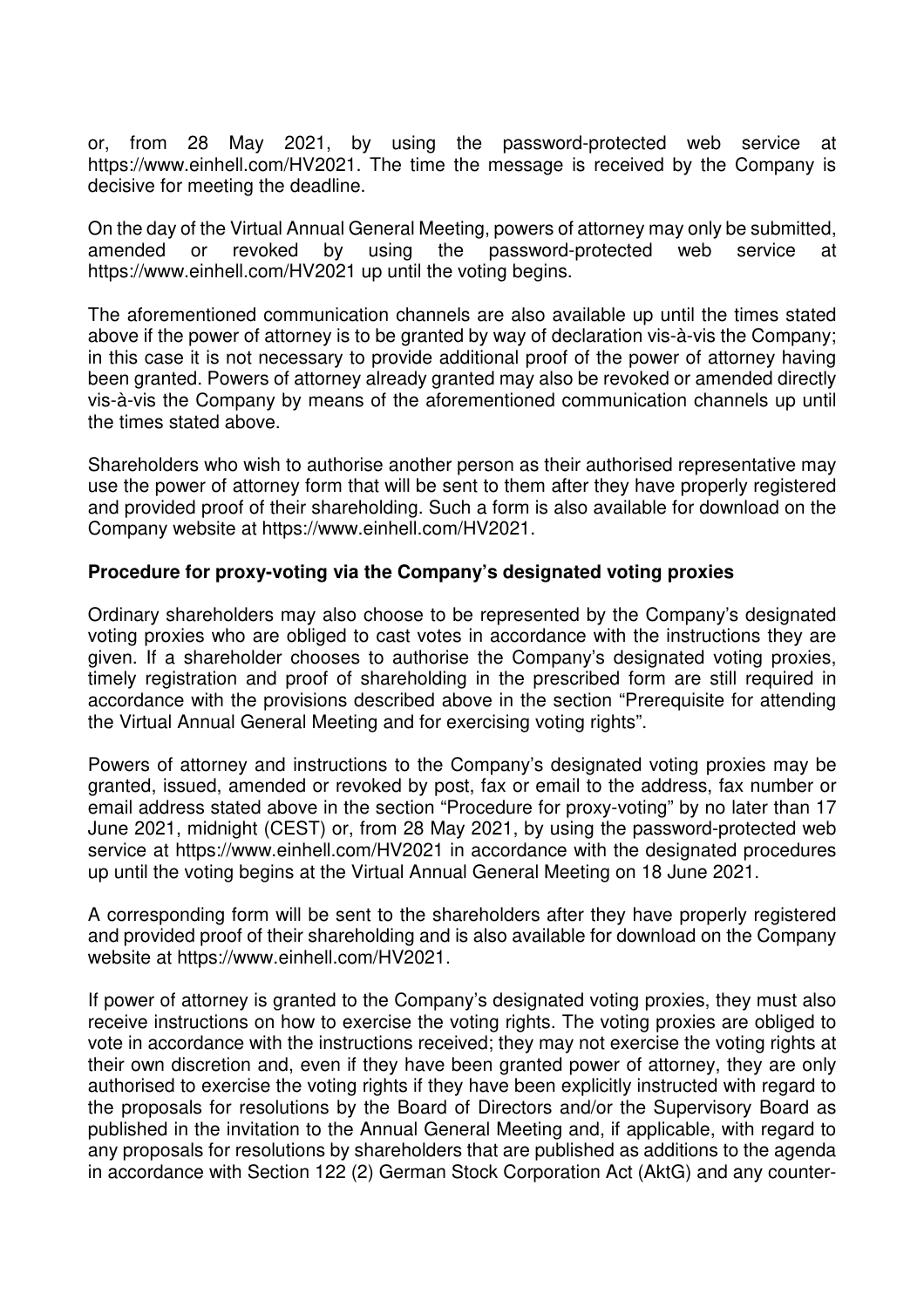motions and nominations by shareholders made available before the Annual General Meeting in accordance with Sections 126 and 127 German Stock Corporation Act (AktG). The Company's designated voting proxies do not accept, neither before nor during the Virtual Annual General Meeting, any instructions or powers of attorney for raising objections to resolutions by the Annual General Meeting, for exercising the right to ask questions or for submitting motions.

If a separate vote is held on an agenda item without this having been communicated before the Virtual Annual General Meeting, any instructions with regard to this agenda item in general are deemed to also apply to each individual item in the separate vote.

# **Procedure for voting by electronic postal vote**

Ordinary shareholders may also exercise their voting rights by means of electronic communication (postal vote). For voting by way of electronic postal vote, timely registration and proof of shareholding in the prescribed form are also required in accordance with the above provisions in the section "Prerequisite for attending the Virtual Annual General Meeting and for exercising voting rights".

Postal votes may be cast, amended or revoked from 28 May 2021 by using the passwordprotected web service at https://www.einhell.com/HV2021 in accordance with the designated procedures up until the voting begins at the Virtual Annual General Meeting on 18 June 2021.

Casting votes by electronic postal vote is limited to voting on the proposals for resolutions by the Board of Directors and/or the Supervisory Board as published in the invitation to the Annual General Meeting and, if applicable, with regard to any proposals for resolutions by shareholders that are published as additions to the agenda in accordance with Section 122 (2) German Stock Corporation Act (AktG) and counter-motions and nominations by shareholders that might have been made available before the Annual General Meeting in accordance with Sections 126 and 127 German Stock Corporation Act (AktG).

If a separate vote is held on an agenda item without this having been communicated before the Virtual Annual General Meeting, any instructions with regard to this agenda item in general are deemed to also apply to each individual item in the separate vote.

Intermediaries, shareholder associations and voting advisory or other persons or institutions equivalent to an intermediary as per Section 135 (8) German Stock Corporation Act (AktG) who have been granted power of attorney may also use postal voting.

# **How to raise objections against resolutions by the Annual General Meeting**

Shareholders and their authorised representatives, who exercised their voting rights with regard to one or more of the resolutions by the Annual General Meeting by means of postal vote or by granting power of attorney and issuing instructions to the Company's designated voting proxies, may raise objections against a resolution by the Annual General Meeting via the password-protected web service accessible on the Company's website at https://www.einhell.com/HV2021 in accordance with the designated procedures from the beginning of the Virtual Annual General Meeting on 18 June 2021 until its end to be recorded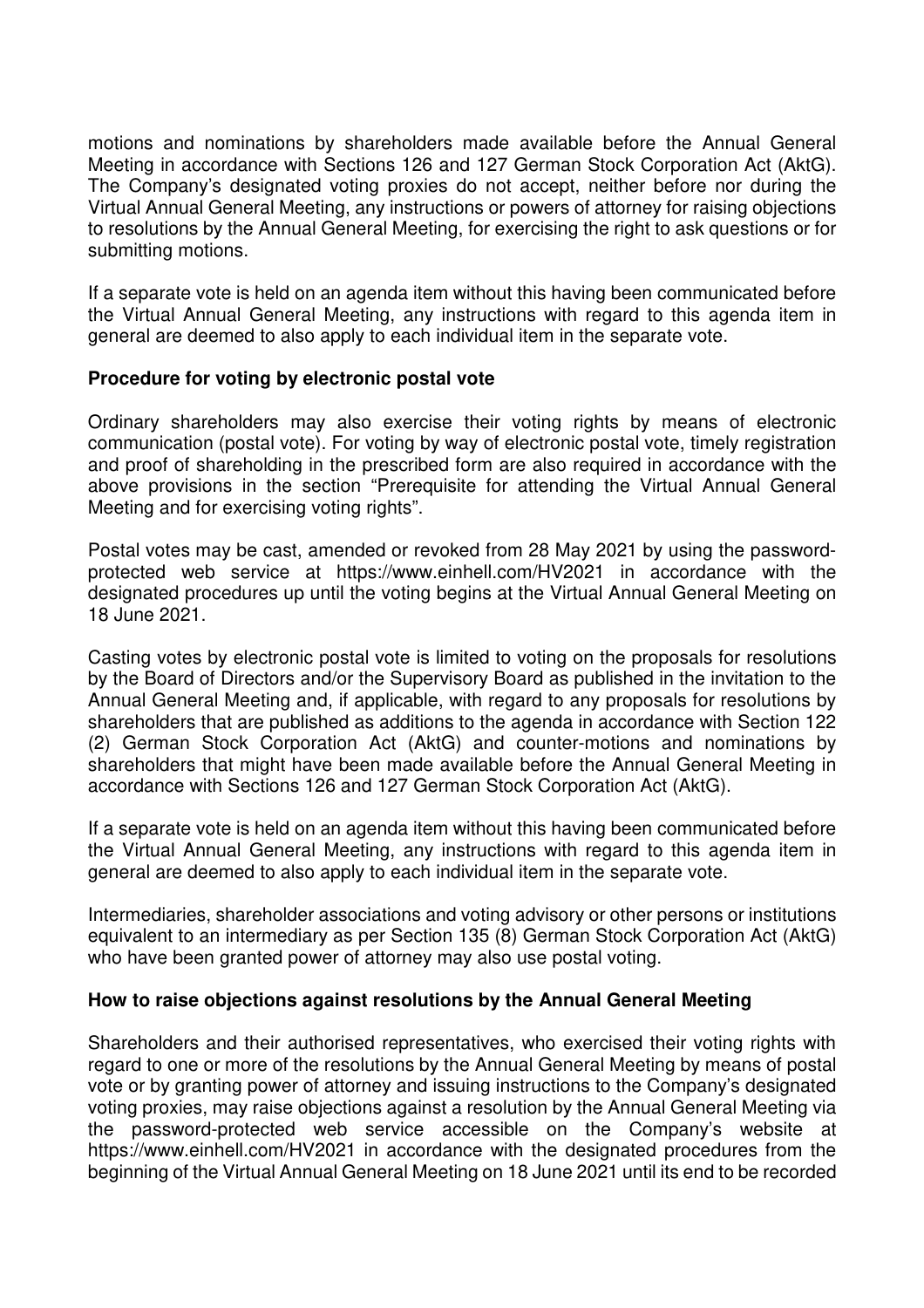by the notary in accordance with Section 245 no. 1 German Stock Corporation Act (AktG) in conjunction with Section 1 (2) Sentence 1 No. 4 German COVID-19 Mitigation Act.

# **Shareholder rights: Additions to the agenda**

Ordinary and preference shareholders, whose shares together amount to a twentieth of the share capital or a proportionate amount of the share capital of EUR 500,000, may request that items be placed on the agenda and published if such request is received by the Company at least 30 days before the AGM, i.e. by 18 May 2021, midnight (CEST) in writing. Each new item on the agenda must be accompanied by a statement of reasons or a draft resolution. Please send requests for additions to the agenda to the following address:

Einhell Germany AG Investor Relations Wiesenweg 22 94405 Landau an der Isar

Pursuant to Section 122 (2) Sentence 1 in conjunction with Section 122 (1) Sentence 3 German Stock Corporation Act (AktG), persons submitting such a request must prove that they have been holding the shares for at least 90 days before the request is received and that they will hold the shares until the Board of Directors decides on how to deal with their request.

Additions to the agenda that must be published will be published in the Federal Gazette immediately after receipt of the request and will be forwarded for publication to such media as may be expected to disseminate the information throughout the European Union. They will furthermore be published on the website at https://www.einhell.com/HV2021 and shareholders will be notified.

# **Shareholder rights: Counter-motions and nominations**

Furthermore, ordinary and preference shareholders of the Company may submit countermotions to proposals made by the Board of Directors and/or Supervisory Board on specific agenda items and may make nominations for elections of Supervisory Board members and/or auditors (provided that these elections are items on the agenda). Counter-motions and nominations must be addressed to:

Einhell Germany AG c/o Better Orange IR & HV AG Haidelweg 48 81241 München **Germany** Facsimile: +49 (0)89 889 690 655 Email: antraege@better-orange.de.

The Company will publish all counter-motions to proposals made by the Board of Directors and/or Supervisory Board on specific agenda items in accordance with Section 126 (1) German Stock Corporation Act (AktG) and nominations in accordance with Section 127 German Stock Corporation Act (AktG), including any statement of reasons as well as any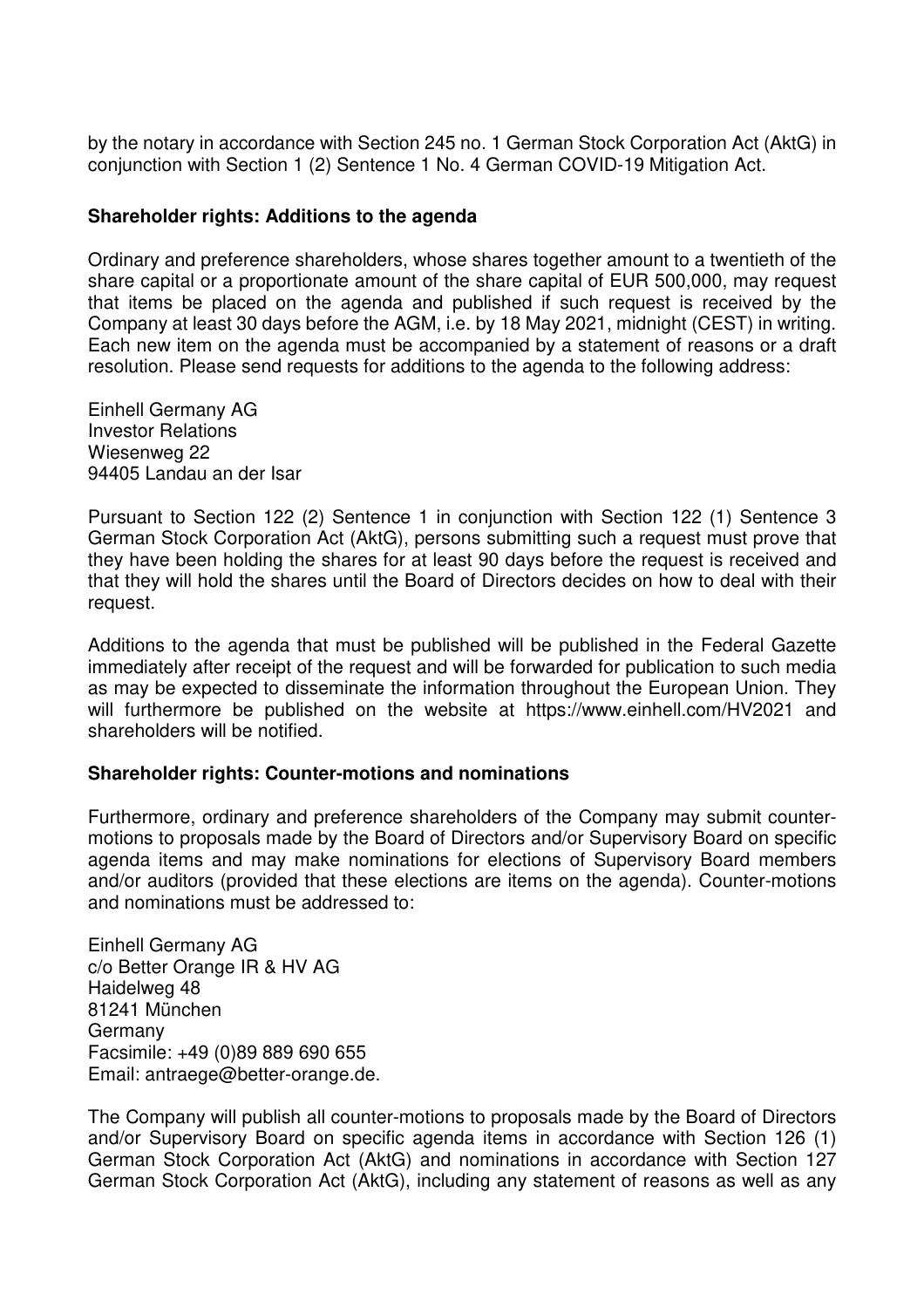comments by the management online at https://www.einhell.com/HV2021, provided they were received by the Company by no later than 3 June 2021, midnight (CEST) under the aforementioned address, fax number or email address and the other requirements for the obligation to publish them pursuant to Section 126 or Section 127 German Stock Corporation Act (AktG) are met. Counter-motions and nominations addressed elsewhere will not be considered for publication.

Under certain conditions set out in Sections 126 (2) German Stock Corporation Act (AktG), the Company may refrain from publishing a counter-motion and any accompanying statement of reasons. Nominations are only made accessible if they contain the name, current profession and place of residence of the nominated person.

No counter-motions or nominations may be submitted during the Virtual Annual General Meeting.

Counter-motions and nominations by shareholders that must be made accessible pursuant to Section 126 or Section 127 German Stock Corporation Act (AktG) are deemed to have been made at the Annual General Meeting if the shareholder submitting the motion or nomination is duly authorised and registered for the Annual General Meeting.

# **Shareholder rights: Shareholders' right to ask questions under Section 1 (2) Sentence 1 No. 3 and Sentence 2 German COVID-19 Mitigation Act**

Ordinary and preference shareholders or their authorised representatives are entitled to submit questions before the Virtual Annual General Meeting on 18 June 2021 by means of electronic communication. It is at the Board of Directors' dutiful and free discretion to decide how to answer questions.

Shareholder questions must be submitted no later than one day before the AGM, i.e. by 16 June 2021, midnight (CEST) through the password-protected web service that is available on the Company's website at https://www.einhell.com/HV2021 in accordance with the designated procedures.

No questions may be asked during the Virtual Annual General Meeting.

# **Publications on the website**

The information required pursuant to Section 124a German Stock Corporation Act (AktG) and further information on shareholder rights (Sections 122 (2), 126 (1), 127, 131 (1) German Stock Corporation Act (AktG) in conjunction with Section 1 COVID-19 Mitigation Act) will be available to the shareholders at https://www.einhell.com/HV2021 from the time the Annual General Meeting is convened and also during the AGM.

The outcomes of the votes will also be published on the same website after the Annual General Meeting.